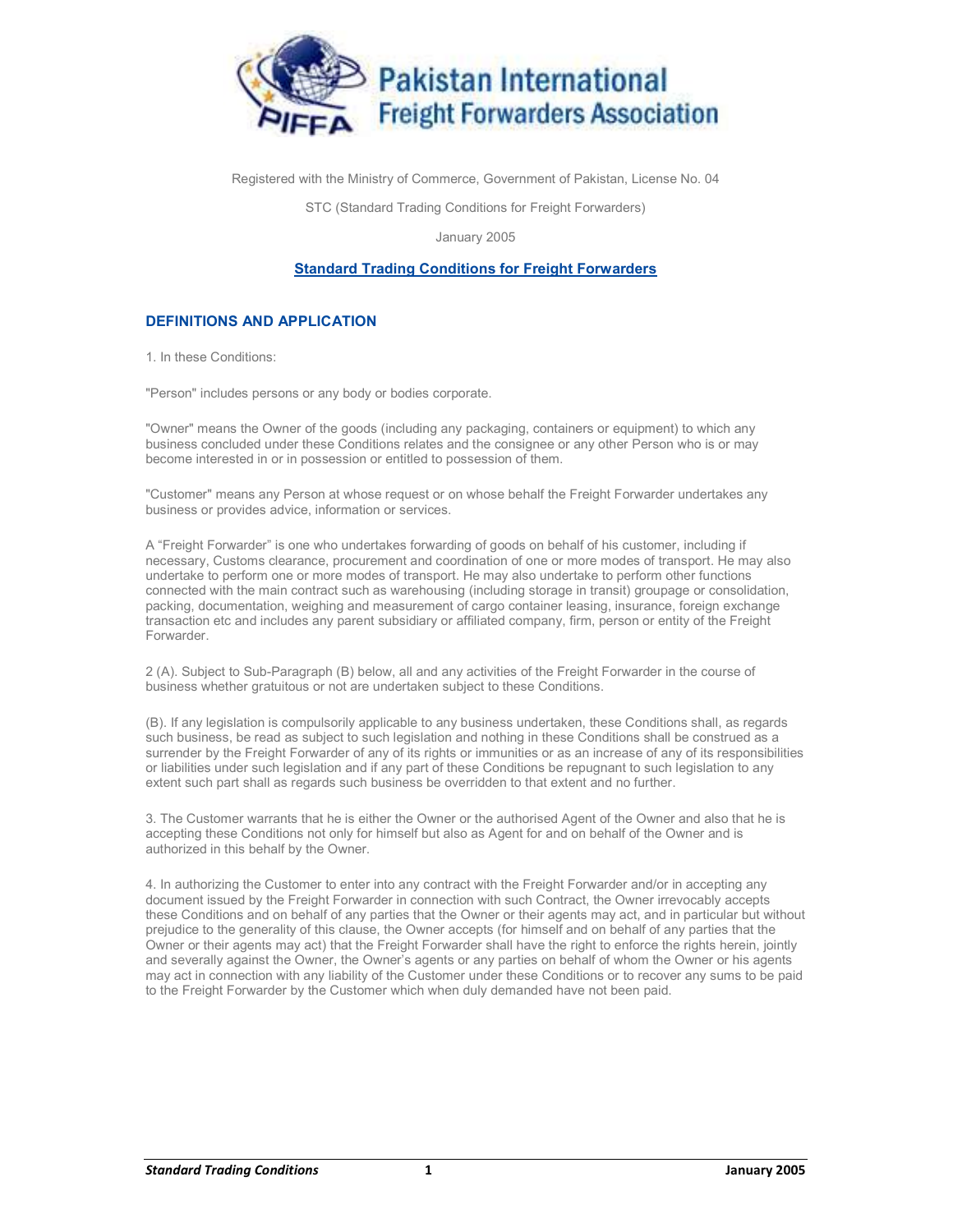

## THE FREIGHT FORWARDER

5 (A). Subject to Clauses 13 and 14 below, the Freight Forwarder shall be entitled to procure any or all of its services as an Agent or to provide those services as a Principal.

(B). The offer and acceptance of an inclusive price for the accomplishment of any service or services shall not itself determine whether any such service is or services are to be arranged by the Freight Forwarder acting as agent or to be provided by the Freight Forwarder acting as a contracting principal. (C). When acting as an agent the Freight Forwarder does not make or purport to make any contract with the

Customer for the carriage, storage, packing or handling of any goods nor for any other physical service in relation to them and acts solely on behalf of the Customer in securing services by establishing Contracts with third parties so that direct contractual relationships are established between the Customer and such third parties.

(D). The Freight Forwarder shall on demand by the Customer provide evidence of any Contract entered into as Agent for the Customer. Insofar as the Freight Forwarder may be in default of this obligation, it shall be deemed to have contracted with the Customer as a Principal for the performance of the Customer's instructions.

6. When and to the extent that the Freight Forwarder has contracted as principal for the performance of any of its services, it undertakes to perform and/or in its own name to procure the performance of those services, and subject always to the totality of these Conditions and in particular to Clauses – 26 - 29 hereof accepts liability for loss of or damage to goods taken into its charge occurring between the time when it takes the goods into its charge and the time when the Freight Forwarder is entitled to call upon the Customer or Owner to take delivery of the goods. When the Company contracts as a Principal for any services, it shall have full liberty

a) to perform such services itself or

b) to subcontract the whole or any part of such services to third parties (including the Company's own parent, subsidiary, or associated companies).

7. When and to the extent that the Freight Forwarder in accordance with these Conditions is acting as an agent on behalf of the Customer, it is acting in a customary manner. The Freight Forwarder shall be entitled, and the Customer hereby expressly authorizes the Freight Forwarder such entitlement, to enter into contracts on behalf of the Customer and the Owner:

a. for the carriage of goods by any route or means or Person,

b. for the storage, packing, transshipment, loading, unloading or handling of the goods by any Person at any place and for any length of time,

c. for the carriage or storage of goods in or on transport units as defined in clause 18 c. and with other goods of whatever nature, and

d. to do such acts as may in the opinion of the Freight Forwarder be reasonably necessary or desirable in the performance of its obligations to the Customer and in the interests of the Customer and the Owner.

8. The Freight Forwarder reserves to itself a reasonable liberty as to the means, route and procedure to be followed in the handling, storage and transportation of goods.

9. The Freight Forwarder is permitted to perform any of its obligations herein by itself or by a sub-contractor. Any such sub-contractor shall also hereby be deemed to have and to take all the benefits, privileges and immunities of these Conditions in relation to the Customer and Owner. For the purpose of allowing the sub-contractor to take the benefits under these Conditions, the sub-contractor shall follow these Conditions.

10 (A). Subject to Sub-Clause (B) hereof, the Freight Forwarder shall have a general lien on all goods and documents relating to goods in its possession, custody or control for all sums due at any time from the Customer or Owner, and shall be entitled to retain, sell or dispose of such goods or documents as Agent for and at the expense of the Customer and apply the proceeds in or towards the payment of such sums on 21 days notice in writing to the Customer. Upon accounting to the Customer for any balance remaining after payment of any sum due to the Freight Forwarder and the costs of sale or disposal the Freight Forwarder shall be discharged of any liability whatsoever in respect of the goods or documents.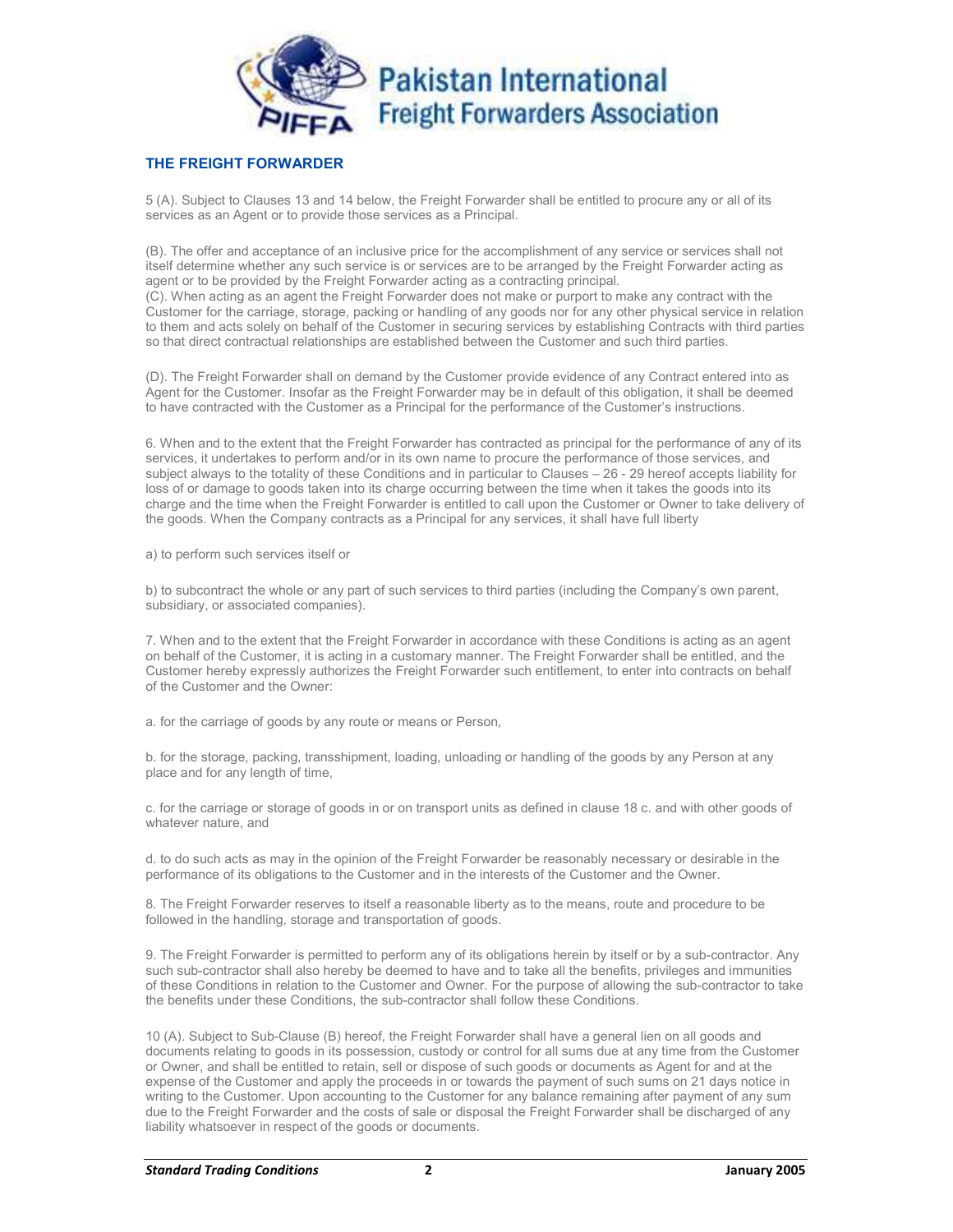

(B). When the goods are liable to perish or deteriorate, the Freight Forwarder's right to sell or dispose of the goods shall arise immediately upon any sum becoming due to the Freight Forwarder subject only to the Freight Forwarder taking reasonable steps to bring to the Customer's attention its intention of selling or disposing of the goods before doing so.

11. The Freight Forwarder shall be entitled to retain and be paid all brokerages, commissions, allowances and other remunerations customarily retained by or paid to freight forwarders.

12 (A). If delivery of the goods or any part thereof is not taken by the Customer, Consignee or Owner, at the time and place when and where the Freight Forwarder is entitled to call upon such person to take delivery thereof, the Freight Forwarder shall be entitled to store the goods or any part thereof at the sole risk of the Customer, whereupon the liability of the Freight Forwarder in respect of the goods or that part thereof stored as aforesaid shall wholly cease and the cost of such storage if paid for or payable by the Freight Forwarder or any Agent or Sub-Contractor of the Freight Forwarder shall forthwith upon demand be paid by the Customer to the Freight Forwarder.

(B). The Freight Forwarder shall be entitled at the expense of the Customer to dispose of (by sale or otherwise as may be reasonable in all the circumstances):-

(i) on 21 days notice in writing to the Customer, or (where the Customer cannot be traced and reasonable efforts have been made to contact any parties who may reasonably be supposed by the Freight Forwarder to have any interest in the goods) without notice, any goods which have been held by the Freight Forwarder for 30 days and which cannot be delivered as instructed; and

(ii) without prior notice, goods which have perished, deteriorated or altered or are in immediate prospect of doing so in a manner which has caused or may reasonably be expected to cause loss or damage to the or Third Parties or to contravene any applicable laws or regulations.

13 (A). No insurance will be effected except upon express instructions given in writing by the Customer and all insurances effected by the Freight Forwarder are subject to the usual exceptions and conditions of the policies of the insurance Freight Forwarder or underwriters taking the risk. Unless otherwise agreed in writing the Freight Forwarder shall not be under any obligation to effect a separate insurance on each consignment but may declare it on any open or general policy held by the Freight Forwarder.

(B). Insofar as the Freight Forwarder agrees with the Customer to arrange insurance, the Freight Forwarder acts solely as agent for the Customer, at his costs, using its best endeavours to arrange such insurance and does so subject to the limits of liability contained in Clause 29 hereof.

14 (A). Except under special arrangements previously made in writing or under the form of a printed document signed by the Freight Forwarder, any instructions relating to the delivery or release of goods in specified circumstances only, such as (but without prejudice to the generality of this Clause) against payment or against surrender of a particular document, are accepted by the Freight Forwarder only as agents for the Customer where third parties are engaged to effect compliance with the instructions.

(B). The Freight Forwarder shall not be under any liability in respect of such arrangements as are referred to under Clause a. hereof save where such arrangements are made in writing.

(C). In any event, the Freight Forwarder's liability in respect of the performance or arranging the performance of such instructions shall not exceed that provided for in these Conditions in respect of loss of or damage to goods,

15. Advice and information, in whatever form it may be given, is provided by the Freight Forwarder for the Customer only and the Customer shall not pass such advice or information to any Third Party without the Freight Forwarder's written agreement. The Customer shall indemnify the Freight Forwarder against all loss and damage suffered as a consequence of any breach of this Condition by the Customer.

16 (A). Except under special arrangement previously made in writing, as allowed by the law for the time being in force, the Freight Forwarder will not accept or deal with bullion, coin, precious stones, jewellery, valuables, antiques, pictures, human remains, livestock, pets, plants or any other special items not covered under any other clause of this Conditions. Should any Customer nevertheless deliver any such goods to the Freight Forwarder or cause the Freight Forwarder to handle or deal with any such goods otherwise than under special arrangements previously made in writing the Freight Forwarder shall be under no liability whatsoever for or in connection with such goods howsoever arising.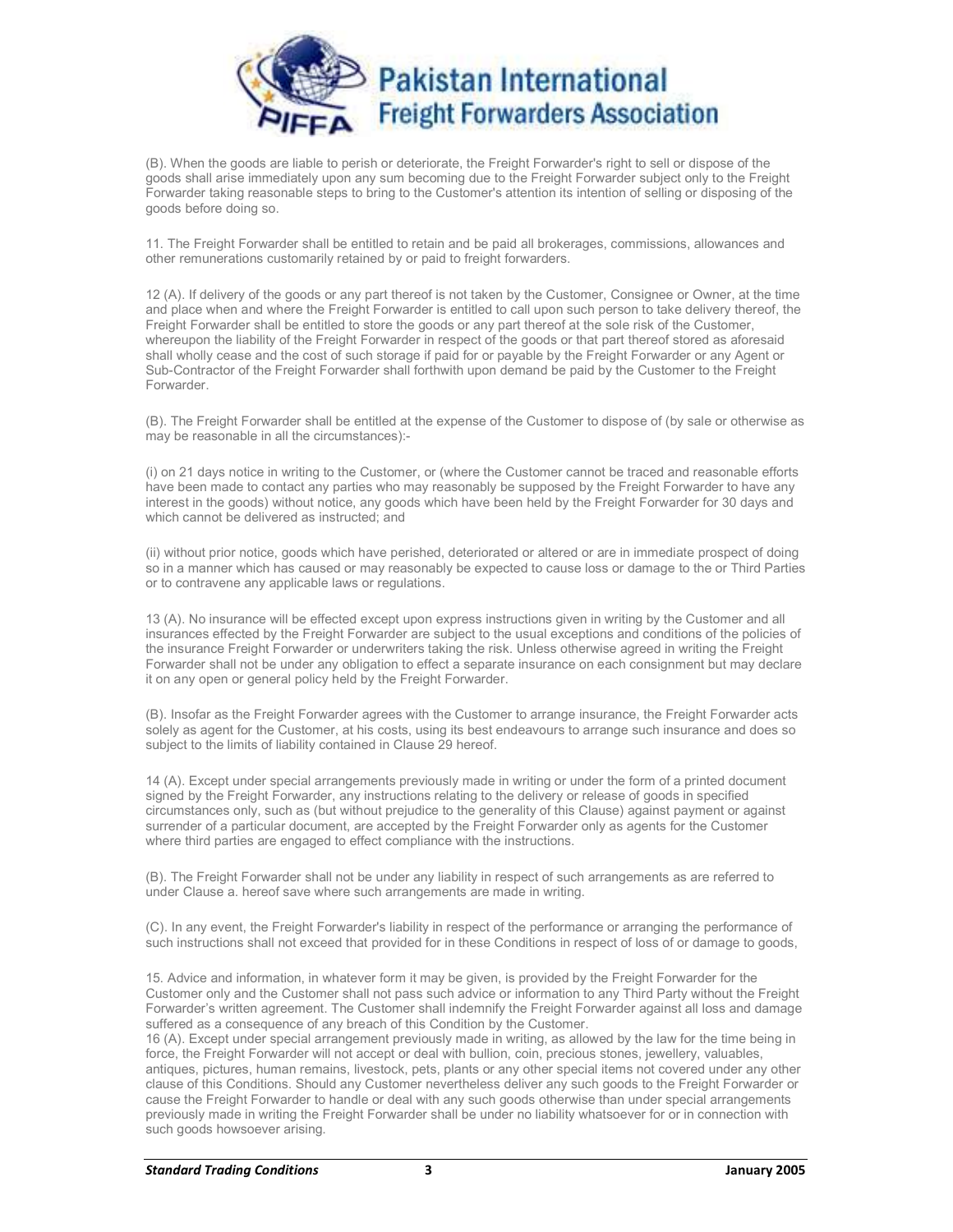

(B). The Freight Forwarder may at any time waive its rights and exemptions from liability under Sub-Clause (A) above in respect of any one or more of the categories of goods mentioned herein or of any part of any category. If such waiver is not in writing, the onus of proving such waiver shall be on the Customer.

17. Except following instructions previously received in writing and accepted by the Freight Forwarder, the Freight Forwarder will not accept or deal with goods of a dangerous or damaging nature, nor with goods likely to harbour or encourage vermin or other pests, nor with goods liable to taint or affect other goods. If such goods are accepted pursuant to a special arrangement and then in the opinion of the Freight Forwarder they constitute a risk to other goods, property, life or health, the Freight Forwarder shall where reasonably practicable contact the Customer, but reserves the right at the expense of the Customer to remove or otherwise deal with the goods.

18. Where there is a choice of rates according to the extent or degree of the liability assumed by carriers, warehousemen or others, no declaration of value where optional will be made except under special arrangements previously made in writing

# THE CUSTOMER

#### 19. The Customer warrants:

a. that the description and particulars of any goods furnished by or on behalf of the Customer are full and accurate and he will be liable for consequences of any penalties levied by Port, Customs or other authorities arising from any incorrect information supplied.

b. that all goods have been properly and sufficiently prepared, packed, stowed, labeled and/or marked, and that the preparation, packing, stowage, labeling and marking are appropriate to any operations or transactions affecting the goods and the characteristics of the goods.

c. that where the Freight Forwarder receives the goods from the Customer already stowed in or on a container, trailer, tanker, or any other device specifically constructed for the carriage of goods by land, sea or air (each hereafter individually referred to as the "transport unit"), the transport unit is in good condition, and is suitable for the carriage to the intended destination of the goods loaded therein or thereon.

20. Should the Customer otherwise than under special arrangements previously made in writing deliver to the Freight Forwarder or cause the Freight Forwarder to deal with or handle goods of a dangerous or damaging nature, or goods likely to harbor or encourage vermin or other pests, or goods liable to taint or affect other goods, he shall be liable for all loss or damage arising in connection with such goods and shall indemnify the Freight Forwarder against all penalties, claims, damages, costs and expenses whatsoever arising in connection therewith, and the goods may be dealt with in such a manner as the Freight Forwarder or any other Person in whose custody they may be at any relevant time shall think fit.

21. The Customer undertakes that no claim shall be made against any director, servant, or employee of the Freight Forwarder, which imposes, or attempts to impose upon them any liability in connection with any services, which are the subject of these Conditions, and if any such claim should nevertheless be made, to indemnify the Freight Forwarder against all consequences thereof.

22. The Customer shall save harmless and keep the Freight Forwarder indemnified from and against:

a. all liability, loss, damage, costs and expenses whatsoever (including without prejudice to the generality of the foregoing, all duties, taxes, imposts, levies, deposits and outlays of whatsoever nature levied by any authority in relation to the goods) arising out of the Freight Forwarder acting in accordance with the Customer's instructions or arising from any breach by the Customer of any warranty contained in these Conditions of from the negligence of the Customer, and

b. without derogation from Clause a. above, any liability assumed or incurred by the Freight Forwarder when by reason of carrying out the Customer's instructions the Freight Forwarder has reasonably become liable or may become liable to any other party, and -

c. all claims, costs and demands whatsoever and by whomsoever made or preferred in excess of the liability of the Freight Forwarder under the terms of these Conditions regardless of whether such claims, costs and demands arise from or in connection with the negligence or breach of duty of the Freight Forwarder its servants, sub-contractors or agents, and -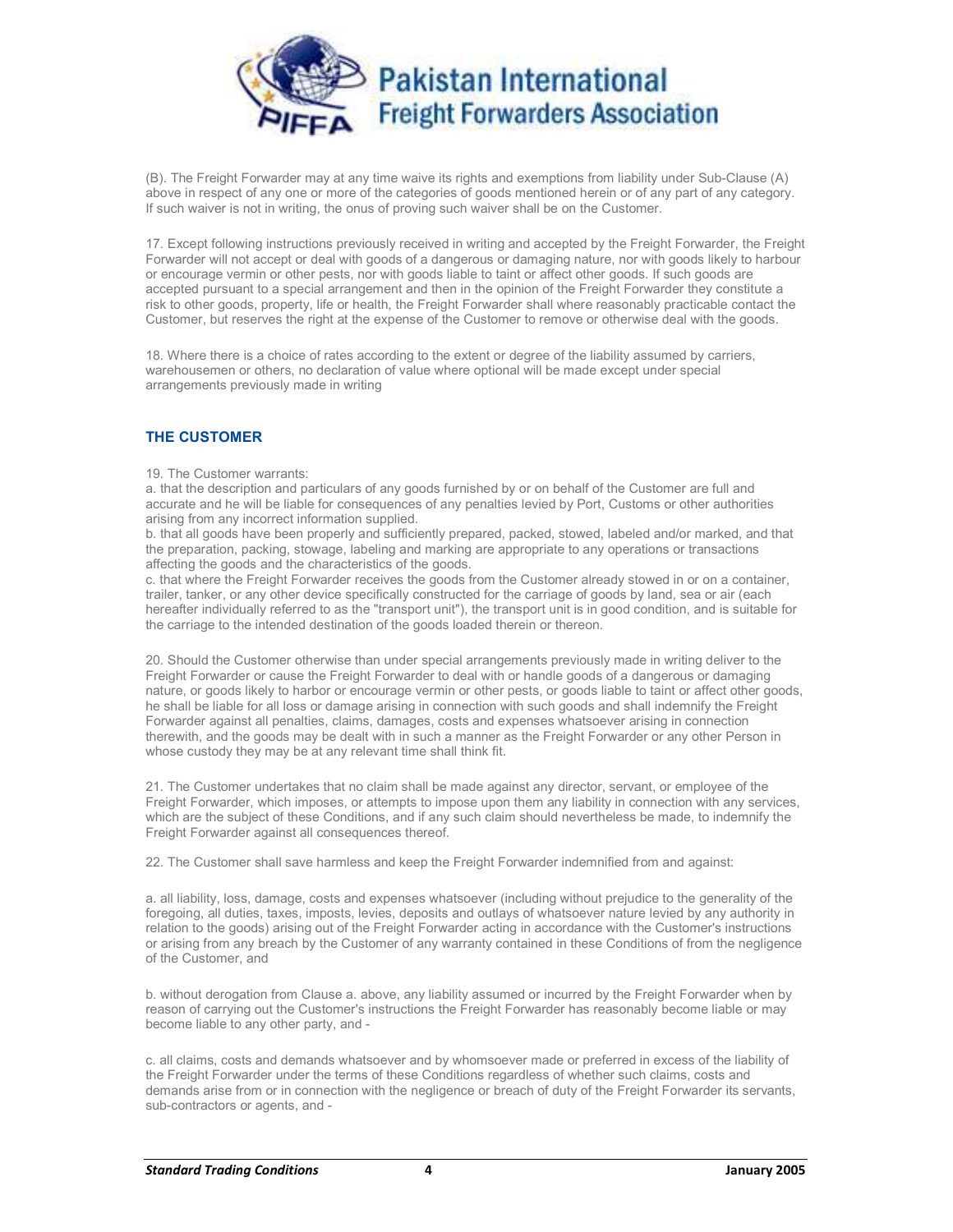

d. any claims of a General Average nature which may be made on the Freight Forwarder.

23 (A). The Customer shall pay to the Freight Forwarder in cash or as otherwise agreed all sums immediately when due without reduction or deferment on account of any claim, counterclaim or set -off.

(B). In respect of all sums, which are overdue, the Customer shall be liable to pay to the Freight Forwarder financial charges calculated at 2% above the KIBOR (Karachi inter-bank official rate) for the time being.

24. Despite the acceptance by the Freight Forwarder of instructions to collect freight, duties, charges or other expenses from the Owner or Consignee or any other Person the Customer shall remain responsible for such freight, duties, charges or expenses on receipt of evidence of proper demand and in the absence of evidence of payment (for whatever reason) by the Owner or Consignee or such other Person when due.

25. Where liability for General Average arises in connection with the goods, the Customer shall promptly provide security to the Freight Forwarder or to any other party designated by the Freight Forwarder in a form acceptable to the Freight Forwarder.

# LIABILITY AND LIMITATION

26. The Freight Forwarder shall perform its duties with a reasonable degree of care, diligence, skill and judgment.

27. The Freight Forwarder shall be relieved of liability for any loss or damage if and to the extent that such loss or damage is caused by:

a. Strike, lockout, stoppage or restraint of labor, the consequences of which the Freight Forwarder is unable to avoid by the exercise of reasonable diligence.

b. any cause or event which the Freight Forwarder is unable to avoid and the consequences whereof the Freight Forwarder is unable to prevent by the exercise of reasonable diligence.

28. Except under special arrangements previously made in writing the Freight Forwarder accepts no responsibility for departure or arrival dates of goods.

29 (A). Subject to clause 2(B) and 13(b). above and Clause 30D below the Freight Forwarder 's liability howsoever arising and notwithstanding that the cause of loss or damage be unexplained shall not exceed.

(i) In the case of claims for loss or damage to goods:

a) the value of any goods lost or damaged, or

b) a sum at the rate of PKR 50 (fifty) per kilo of gross weight of any goods lost or damaged, subject to a limit of PKR 5,000 (five thousand) per package or unit, whichever shall be the least

(ii) In case of all other claims:

a) the value of the goods the subject of the relevant transaction between the Freight Forwarder and its Customer, or

b) a sum at the rate of PKR 50 (fifty) per kilo of the gross weight of the goods the subject of the said transaction, subject to a limit of PKR 5,000 (five thousand) per package or unit, whichever shall be the least.

For the purposes of clause 29 A. the value of the goods shall be their value when they were or should have been shipped.

(B). Subject to clause 2(b) above, and sub clause (d). below, the Freight Forwarder's liability for loss or damage as a result of failure to deliver or arrange delivery of goods in a reasonable time or (where there is a special arrangement under clause 28 to adhere to agreed departure or arrival dates shall not in any circumstances